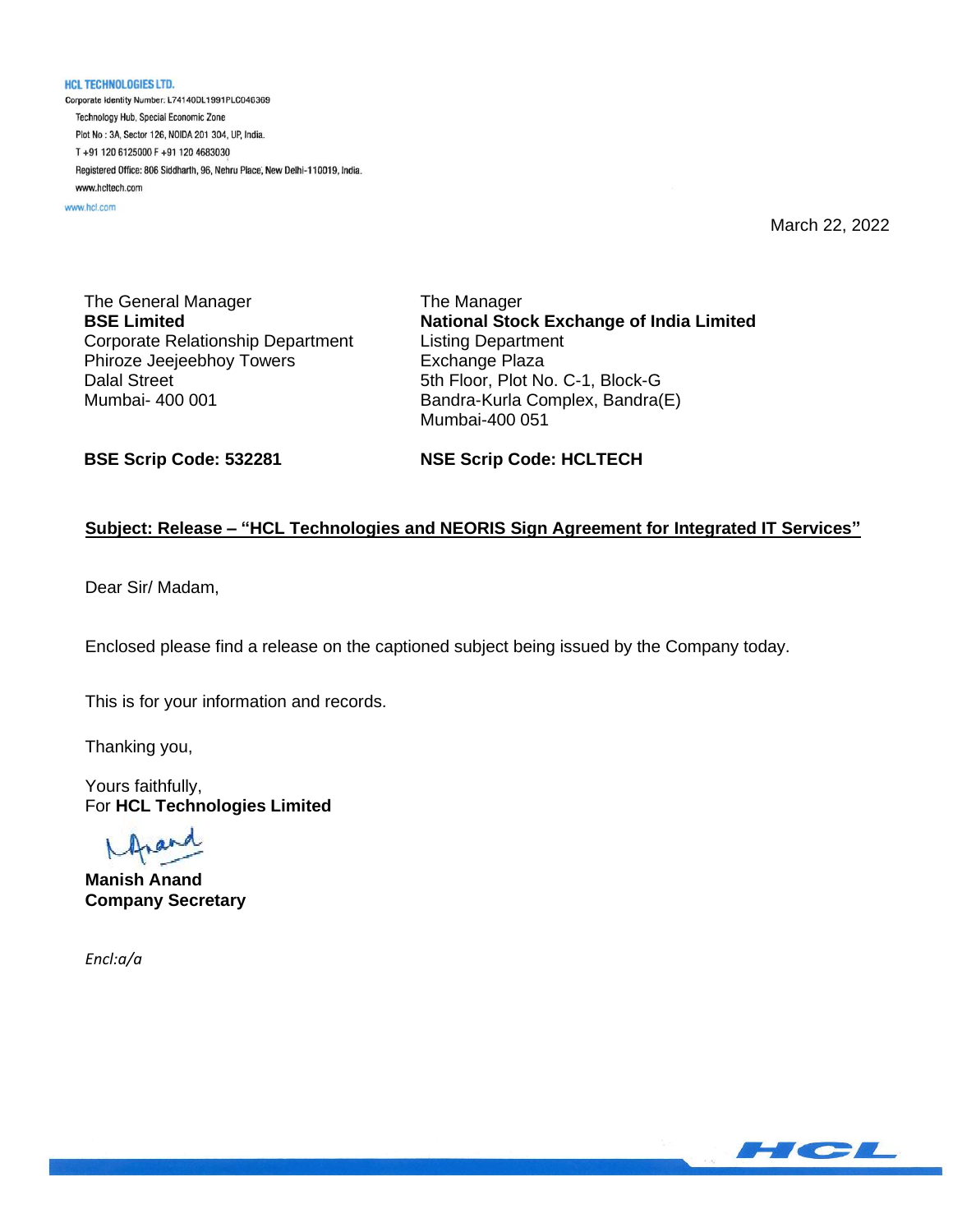

## **HCL Technologies and NEORIS Sign Agreement for Integrated IT Services**

Companies will offer unique capabilities to clients in global markets and countries, like Mexico

**MEXICO CITY and NOIDA, India** – **March 22, 2022**, – HCL Technologies (HCL), a leading global technology company, has signed a collaboration agreement with NEORIS, a leading global digital accelerator that co-creates disruptive solutions for digitally aspirational companies. The agreement will bring unique capabilities to clients in global markets, including the ability to increase application usage time, business management operations and integrated IT services.

As a result of this collaboration, both companies will be able to expand their operations and access new markets, making them better positioned to explore global markets. NEORIS, with more than 20 years of experience and global presence including operations in Latin America, will strengthen HCL's presence in territories like Mexico and South America which offer great opportunities for commercial development. With operations in 52 countries, HCL Technologies will aid NEORIS in expanding its business internationally, primarily in the United States, Europe and Asia.

Together, NEORIS and HCL Technologies can speed up digital transformation, mitigate risks, empower teams based on product development, create a zero-incident culture and save costs. The solutions that NEORIS and HCL will offer together will focus on complementing approaches and solutions, new technologies and talent development among other areas of expertise.

"HCL Technologies and NEORIS will work together to find new business opportunities in a united effort, one where NEORIS will provide the best talent with the best skills in the market to reduce costs, time and risk," said Marcelo Costa, global head of strategic alliances at NEORIS. "We have positioned our centers of excellence to scale and meet the expectations of each business and deliver value. Our partnership enables us to provide the best services and solutions to our clients while positioning them for future success."

"We are delighted to offer this unique program to our clients in Latin America who are seeking ways to optimize their teams through best-in-class technology solutions," said Ajay Bahl, corporate vice president, HCL Technologies. "Our collaboration will also contribute to our continuous effort to build a great talent pool in Mexico to deliver industry-best service and capabilities to our customers."

### **About NEORIS**

NEORIS is a leading global digital accelerator that co-creates disruptive solutions for companies that digitally aspire to increase their connections with customers, employees and stakeholders. The company is made of creative teams with technical experience and deep knowledge of their sectors. Headquartered in Miami, Florida, NEORIS has a network of global delivery centers, design studios, and operations in the United States, Europe, Latin America and India. More information is available at [www.NEORIS.com,](file:///C:/Users/karlaaguilar/Downloads/www.NEORIS.com) [LinkedIn,](https://www.linkedin.com/company/neoris/) and [Twitter.](https://twitter.com/neoris_eng)

#### **About HCL Technologies**

HCL Technologies (HCL) empowers global enterprises with technology for the next decade, today. HCL's Mode 1-2-3 strategy, based on its deep-domain industry expertise, customer-centricity and entrepreneurial culture of Ideapreneurship™, enables businesses to transform into next-gen enterprises.